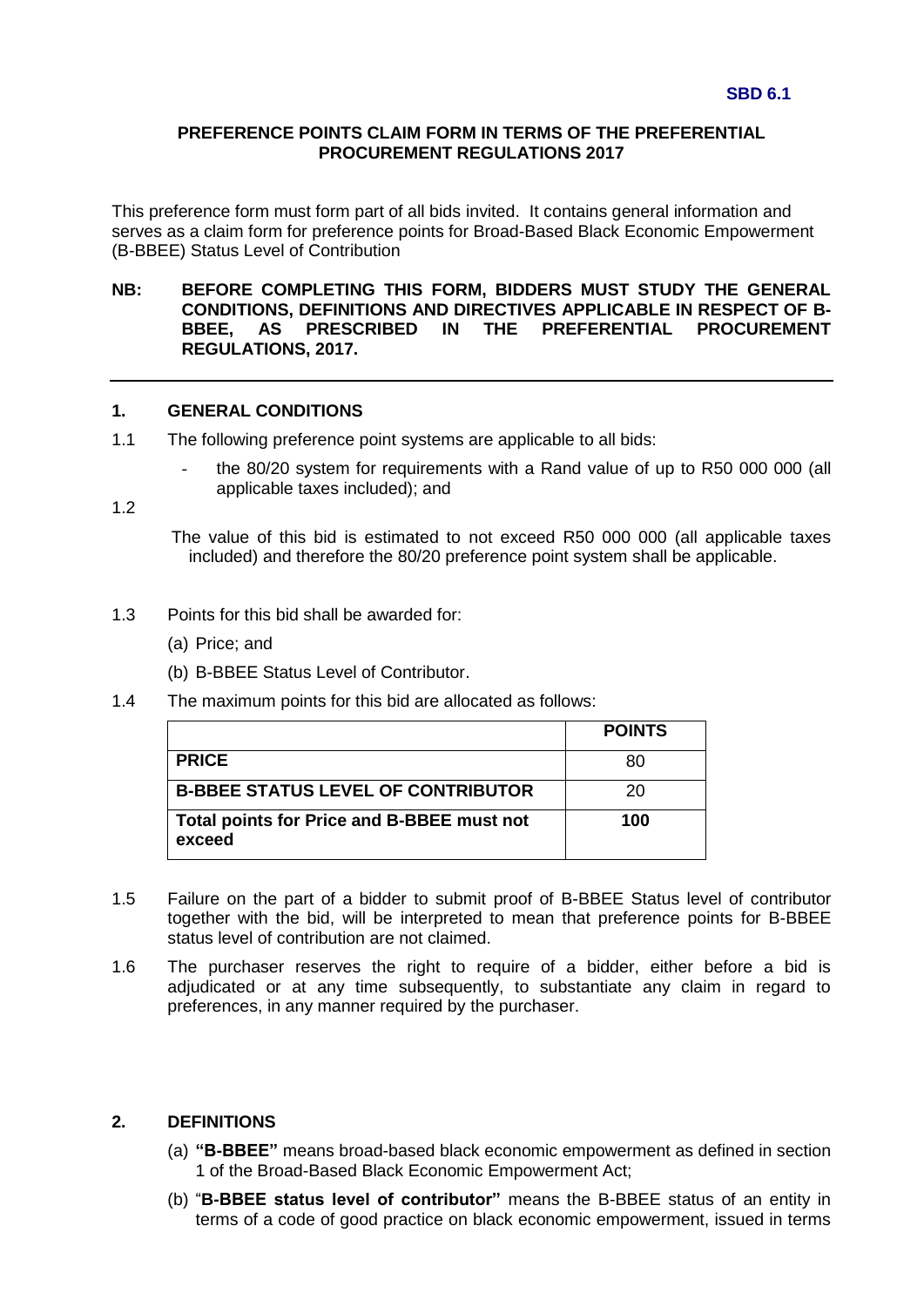of section 9(1) of the Broad-Based Black Economic Empowerment Act;

- (c) **"bid"** means a written offer in a prescribed or stipulated form in response to an invitation by an organ of state for the provision of goods or services, through price quotations, advertised competitive bidding processes or proposals;
- (d) **"Broad-Based Black Economic Empowerment Act"** means the Broad-Based Black Economic Empowerment Act, 2003 (Act No. 53 of 2003);
- **(e) "EME"** means an Exempted Micro Enterprise in terms of a code of good practice on black economic empowerment issued in terms of section 9 (1) of the Broad-Based Black Economic Empowerment Act;
- (f) **"functionality"** means the ability of a tenderer to provide goods or services in accordance with specifications as set out in the tender documents.
- (g) **"prices"** includes all applicable taxes less all unconditional discounts;
- (h) **"proof of B-BBEE status level of contributor"** means:
	- **1)** B-BBEE Status level certificate issued by an authorized body or person;
	- **2)** A sworn affidavit as prescribed by the B-BBEE Codes of Good Practice;
	- **3)** Any other requirement prescribed in terms of the B-BBEE Act;
- (i) **"QSE"** means a qualifying small business enterprise in terms of a code of good practice on black economic empowerment issued in terms of section 9 (1) of the Broad-Based Black Economic Empowerment Act;
- *(j)* **"rand value"** means the total estimated value of a contract in Rand, calculated at the time of bid invitation, and includes all applicable taxes;

# **3. POINTS AWARDED FOR PRICE**

# 3.1 **THE 80/20 OR 90/10 PREFERENCE POINT SYSTEMS**

A maximum of 80 or 90 points is allocated for price on the following basis: **80/20 or 90/10**

$$
Ps = 80\left(1 - \frac{Pt - P\min P\min}\right) \qquad \text{or} \qquad \qquad Ps = 90\left(1 - \frac{Pt - P\min P\min}\right)
$$

**Where** 

Ps = Points scored for price of bid under consideration

 $Pt =$  Price of bid under consideration

Pmin = Price of lowest acceptable bid

# **4. POINTS AWARDED FOR B-BBEE STATUS LEVEL OF CONTRIBUTOR**

4.1 In terms of Regulation 6 (2) and 7 (2) of the Preferential Procurement Regulations, preference points must be awarded to a bidder for attaining the B-BBEE status level of contribution in accordance with the table below:

| <b>B-BBEE Status Level of</b><br><b>Contributor</b> | <b>Number of points</b><br>(90/10 system) | <b>Number of points</b><br>(80/20 system) |
|-----------------------------------------------------|-------------------------------------------|-------------------------------------------|
|                                                     | 10                                        | 20                                        |
|                                                     |                                           | 18                                        |
|                                                     |                                           | 1⊿                                        |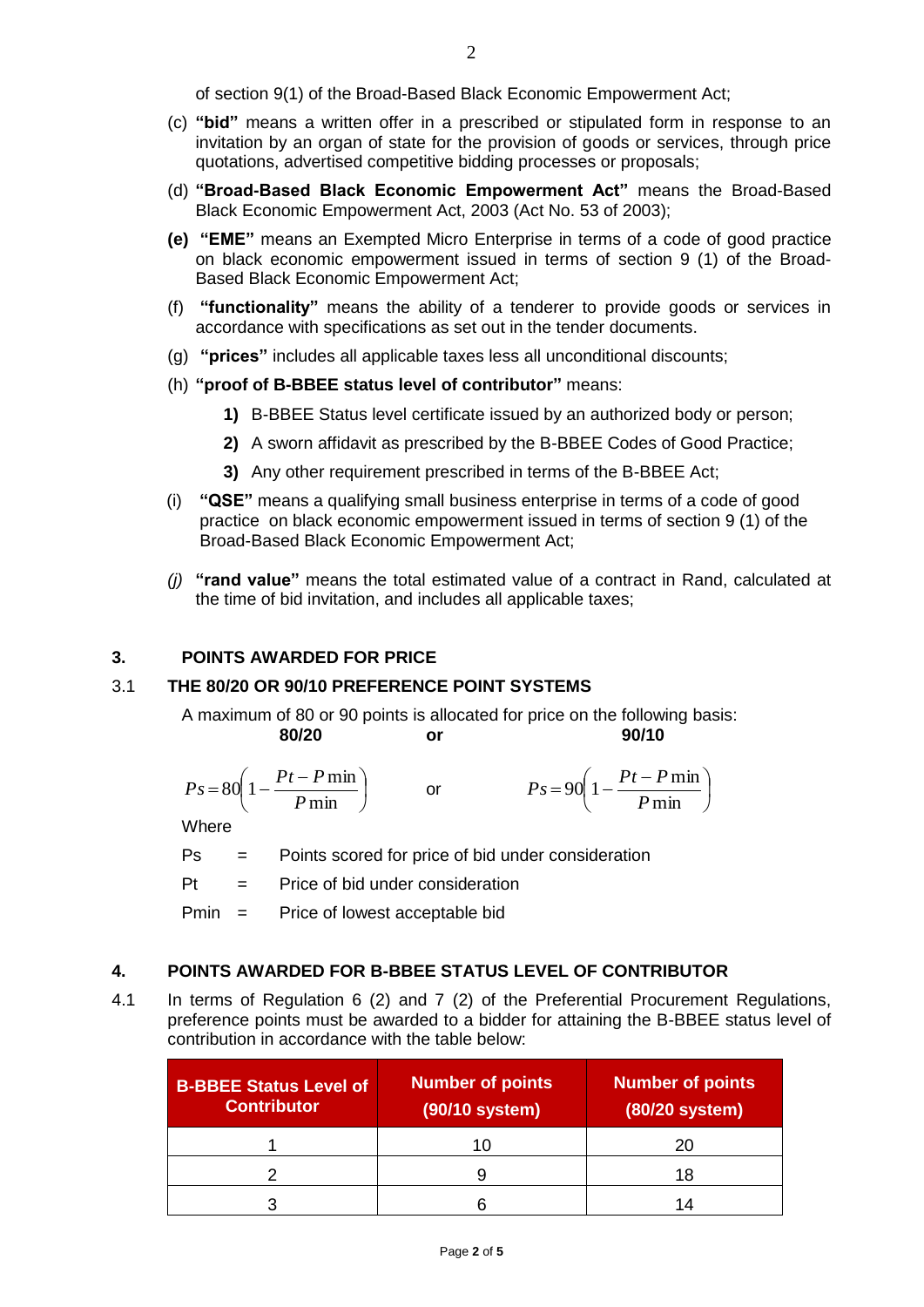| Non-compliant<br>contributor |  |
|------------------------------|--|

## **5. BID DECLARATION**

5.1 Bidders who claim points in respect of B-BBEE Status Level of Contribution must complete the following:

## **6. B-BBEE STATUS LEVEL OF CONTRIBUTOR CLAIMED IN TERMS OF PARAGRAPHS 1.4 AND 4.1**

6.1 B-BBEE Status Level of Contributor: . = ………(maximum of 10 or 20 points)

(Points claimed in respect of paragraph 7.1 must be in accordance with the table reflected in paragraph 4.1 and must be substantiated by relevant proof of B-BBEE status level of contributor.

## **7. SUB-CONTRACTING**

7.1 Will any portion of the contract be sub-contracted?

(*Tick applicable box*)



7.1.1 If yes, indicate:

|            | i) What percentage | ∩t | the. | contract | will | be.  |
|------------|--------------------|----|------|----------|------|------|
|            |                    |    |      |          |      |      |
| ii) The    | name               |    |      | the      |      | sub- |
| contractor |                    |    |      |          |      |      |

iii) The B-BBEE status level of the subcontractor......................................……………..

- iv) Whether the sub-contractor is an EME or QSE *(Tick applicable box*)
	- YES NO
- v) Specify, by ticking the appropriate box, if subcontracting with an enterprise in terms of Preferential Procurement Regulations,2017:

| Designated Group: An EME or QSE which is at last 51% owned        | <b>EME</b> | QSE |
|-------------------------------------------------------------------|------------|-----|
| by:                                                               |            |     |
| <b>Black people</b>                                               |            |     |
| Black people who are youth                                        |            |     |
| Black people who are women                                        |            |     |
| Black people with disabilities                                    |            |     |
| Black people living in rural or underdeveloped areas or townships |            |     |
| Cooperative owned by black people                                 |            |     |
| Black people who are military veterans                            |            |     |
| <b>OR</b>                                                         |            |     |
| Any EME                                                           |            |     |
| Any QSE                                                           |            |     |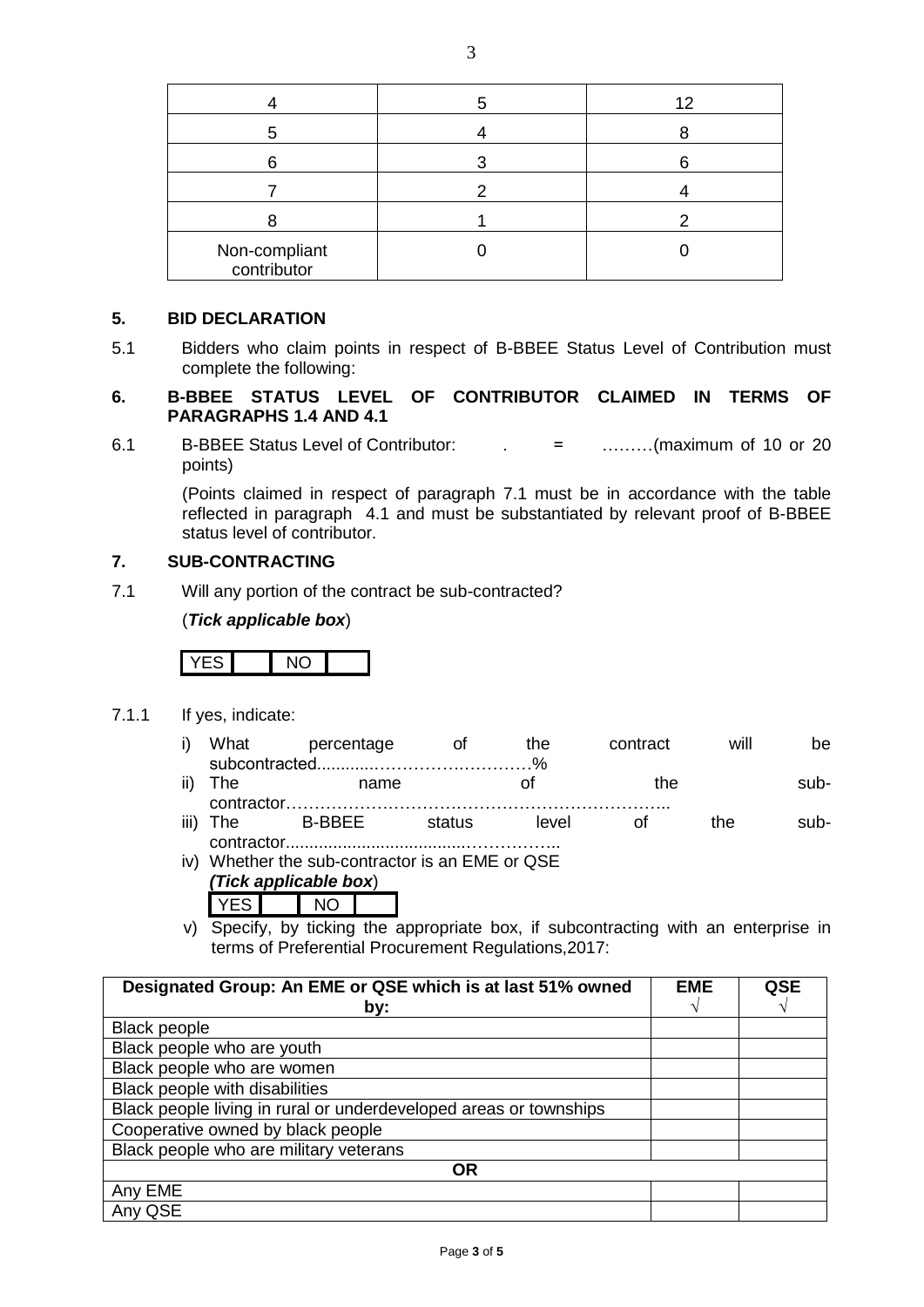| 8.  | <b>DECLARATION WITH REGARD TO COMPANY/FIRM</b>                                                                                                                                                                                                                                                                                              |
|-----|---------------------------------------------------------------------------------------------------------------------------------------------------------------------------------------------------------------------------------------------------------------------------------------------------------------------------------------------|
| 8.1 | Name<br>οf                                                                                                                                                                                                                                                                                                                                  |
|     |                                                                                                                                                                                                                                                                                                                                             |
| 8.2 | <b>VAT</b><br>registration                                                                                                                                                                                                                                                                                                                  |
|     |                                                                                                                                                                                                                                                                                                                                             |
| 8.3 | registration<br>Company                                                                                                                                                                                                                                                                                                                     |
|     |                                                                                                                                                                                                                                                                                                                                             |
| 8.4 | <b>TYPE OF COMPANY/ FIRM</b>                                                                                                                                                                                                                                                                                                                |
|     | Partnership/Joint Venture / Consortium<br>П<br>One person business/sole propriety<br>$\mathbf{L}$<br>Close corporation<br>П<br>Company<br>$\Box$<br>(Pty) Limited<br>П<br><b>TICK APPLICABLE BOX</b>                                                                                                                                        |
| 8.5 | DESCRIBE PRINCIPAL BUSINESS ACTIVITIES                                                                                                                                                                                                                                                                                                      |
|     |                                                                                                                                                                                                                                                                                                                                             |
|     | .                                                                                                                                                                                                                                                                                                                                           |
| 8.6 | <b>COMPANY CLASSIFICATION</b>                                                                                                                                                                                                                                                                                                               |
|     | Manufacturer<br>$\Box$<br>Supplier<br>$\Box$<br>Professional service provider<br>П<br>Other service providers, e.g. transporter, etc.<br>[TICK APPLICABLE BOX]                                                                                                                                                                              |
| 8.7 | Total<br>number<br>of<br>the<br>company/firm<br>years<br>has<br>been<br>in<br>business:                                                                                                                                                                                                                                                     |
| 8.8 | I/we, the undersigned, who is / are duly authorised to do so on behalf of the<br>company/firm, certify that the points claimed, based on the B-BBE status level of<br>contributor indicated in paragraphs 1.4 and 6.1 of the foregoing certificate, qualifies<br>the company/ firm for the preference(s) shown and I / we acknowledge that: |
|     | i)<br>The information furnished is true and correct;                                                                                                                                                                                                                                                                                        |
|     | The preference points claimed are in accordance with the General Conditions as<br>ii)<br>indicated in paragraph 1 of this form;                                                                                                                                                                                                             |
|     | In the event of a contract being awarded as a result of points claimed as shown in<br>iii)<br>paragraphs 1.4 and 6.1, the contractor may be required to furnish documentary<br>proof to the satisfaction of the purchaser that the claims are correct;                                                                                      |

iv) If the B-BBEE status level of contributor has been claimed or obtained on a fraudulent basis or any of the conditions of contract have not been fulfilled, the purchaser may, in addition to any other remedy it may have –